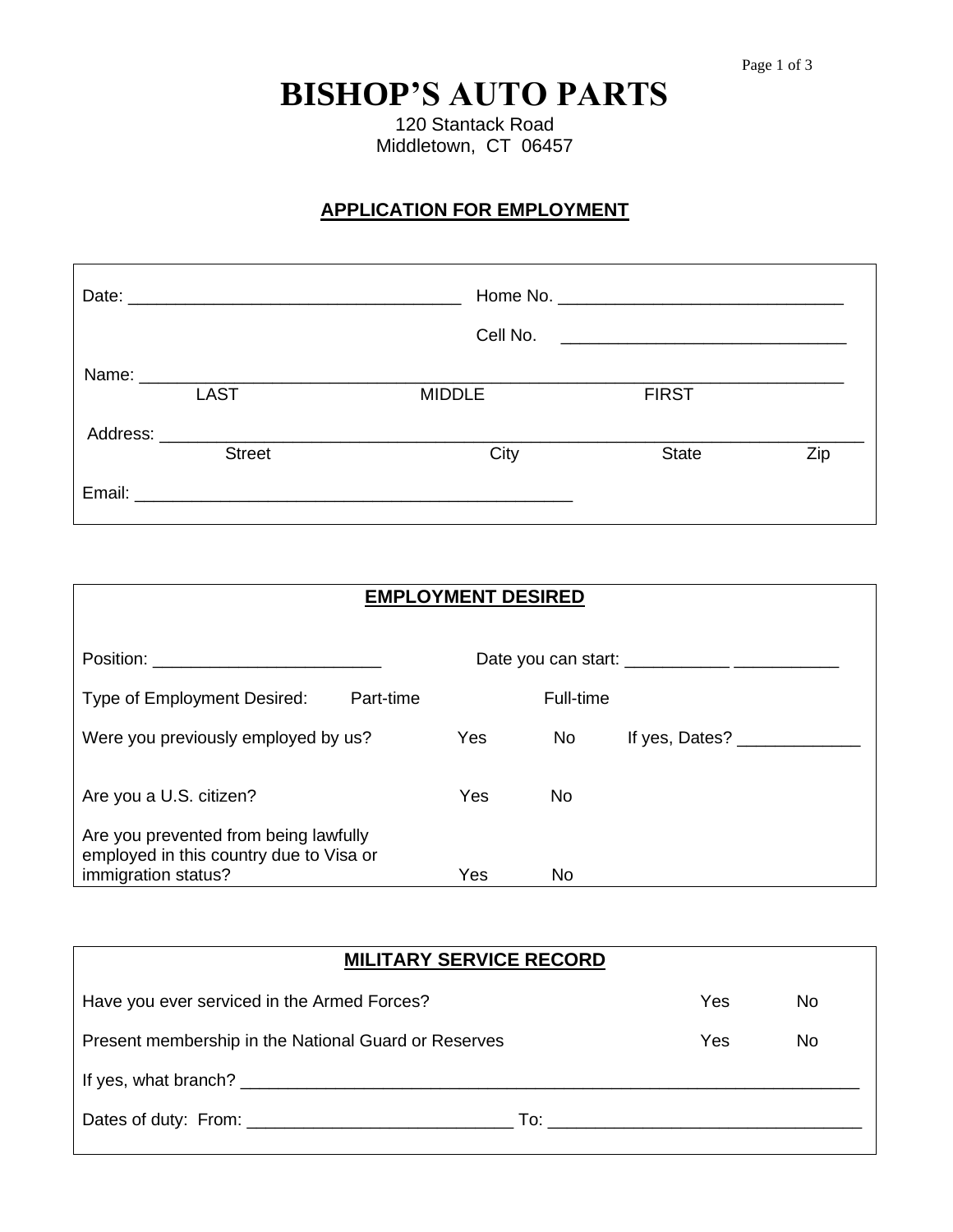#### **EDUCATION**

|                        | -- - - -                    |                              |                        |                       |
|------------------------|-----------------------------|------------------------------|------------------------|-----------------------|
| <b>EDUCATION</b>       | Name and Location of School | No. of<br>Years<br>Completed | Graduated?<br>Yes / No | Major<br>or<br>Degree |
| <b>High School</b>     |                             |                              |                        |                       |
| College                |                             |                              |                        |                       |
| <b>Other Education</b> |                             |                              |                        |                       |

## **EMPLOYMENT HISTORY**

List your record of employment beginning with your present or most recent position.

| Dates<br>To<br>From | Name and Address of Employer | Position | Supervisor's Name<br>and Title | Reason for<br>Leaving |
|---------------------|------------------------------|----------|--------------------------------|-----------------------|
|                     |                              |          |                                |                       |
| Dg                  |                              |          |                                |                       |

\_\_\_\_\_\_\_\_\_\_\_\_\_\_\_\_\_\_\_\_\_\_\_\_\_\_\_\_\_\_\_\_\_\_\_\_\_\_\_\_\_\_\_\_\_\_\_\_\_\_\_\_\_\_\_\_\_\_\_\_\_\_\_\_\_\_\_\_\_\_\_\_\_\_\_\_\_\_\_\_\_\_ \_\_\_\_\_\_\_\_\_\_\_\_\_\_\_\_\_\_\_\_\_\_\_\_\_\_\_\_\_\_\_\_\_\_\_\_\_\_\_\_\_\_\_\_\_\_\_\_\_\_\_\_\_\_\_\_\_\_\_\_\_\_\_\_\_\_\_\_\_\_\_\_\_\_\_\_\_\_\_\_\_\_ \_\_\_\_\_\_\_\_\_\_\_\_\_\_\_\_\_\_\_\_\_\_\_\_\_\_\_\_\_\_\_\_\_\_\_\_\_\_\_\_\_\_\_\_\_\_\_\_\_\_\_\_\_\_\_\_\_\_\_\_\_\_\_\_\_\_\_\_\_\_\_\_\_\_\_\_\_\_\_\_\_\_

Describe the work you did:

| Dates<br>To<br>From        | Name and Address of Employer | Position | Supervisor's Name<br>and Title | Reason for<br>Leaving |
|----------------------------|------------------------------|----------|--------------------------------|-----------------------|
|                            |                              |          |                                |                       |
| Describe the work you did: |                              |          |                                |                       |

\_\_\_\_\_\_\_\_\_\_\_\_\_\_\_\_\_\_\_\_\_\_\_\_\_\_\_\_\_\_\_\_\_\_\_\_\_\_\_\_\_\_\_\_\_\_\_\_\_\_\_\_\_\_\_\_\_\_\_\_\_\_\_\_\_\_\_\_\_\_\_\_\_\_\_\_\_\_\_\_\_ \_\_\_\_\_\_\_\_\_\_\_\_\_\_\_\_\_\_\_\_\_\_\_\_\_\_\_\_\_\_\_\_\_\_\_\_\_\_\_\_\_\_\_\_\_\_\_\_\_\_\_\_\_\_\_\_\_\_\_\_\_\_\_\_\_\_\_\_\_\_\_\_\_\_\_\_\_\_\_\_\_ \_\_\_\_\_\_\_\_\_\_\_\_\_\_\_\_\_\_\_\_\_\_\_\_\_\_\_\_\_\_\_\_\_\_\_\_\_\_\_\_\_\_\_\_\_\_\_\_\_\_\_\_\_\_\_\_\_\_\_\_\_\_\_\_\_\_\_\_\_\_\_\_\_\_\_\_\_\_\_\_\_

| Dates<br>From<br>To | Name and Address of Employer | <b>Position</b> | Supervisor's<br>Name<br>and Title | Reason for<br>Leaving |
|---------------------|------------------------------|-----------------|-----------------------------------|-----------------------|
|                     |                              |                 |                                   |                       |

\_\_\_\_\_\_\_\_\_\_\_\_\_\_\_\_\_\_\_\_\_\_\_\_\_\_\_\_\_\_\_\_\_\_\_\_\_\_\_\_\_\_\_\_\_\_\_\_\_\_\_\_\_\_\_\_\_\_\_\_\_\_\_\_\_\_\_\_\_\_\_\_\_\_\_\_\_\_\_\_\_\_ \_\_\_\_\_\_\_\_\_\_\_\_\_\_\_\_\_\_\_\_\_\_\_\_\_\_\_\_\_\_\_\_\_\_\_\_\_\_\_\_\_\_\_\_\_\_\_\_\_\_\_\_\_\_\_\_\_\_\_\_\_\_\_\_\_\_\_\_\_\_\_\_\_\_\_\_\_\_\_\_\_\_ \_\_\_\_\_\_\_\_\_\_\_\_\_\_\_\_\_\_\_\_\_\_\_\_\_\_\_\_\_\_\_\_\_\_\_\_\_\_\_\_\_\_\_\_\_\_\_\_\_\_\_\_\_\_\_\_\_\_\_\_\_\_\_\_\_\_\_\_\_\_\_\_\_\_\_\_\_\_\_\_\_\_ \_\_\_\_\_\_\_\_\_\_\_\_\_\_\_\_\_\_\_\_\_\_\_\_\_\_\_\_\_\_\_\_\_\_\_\_\_\_\_\_\_\_\_\_\_\_\_\_\_\_\_\_\_\_\_\_\_\_\_\_\_\_\_\_\_\_\_\_\_\_\_\_\_\_\_\_\_\_\_\_\_\_

Describe the work you did: